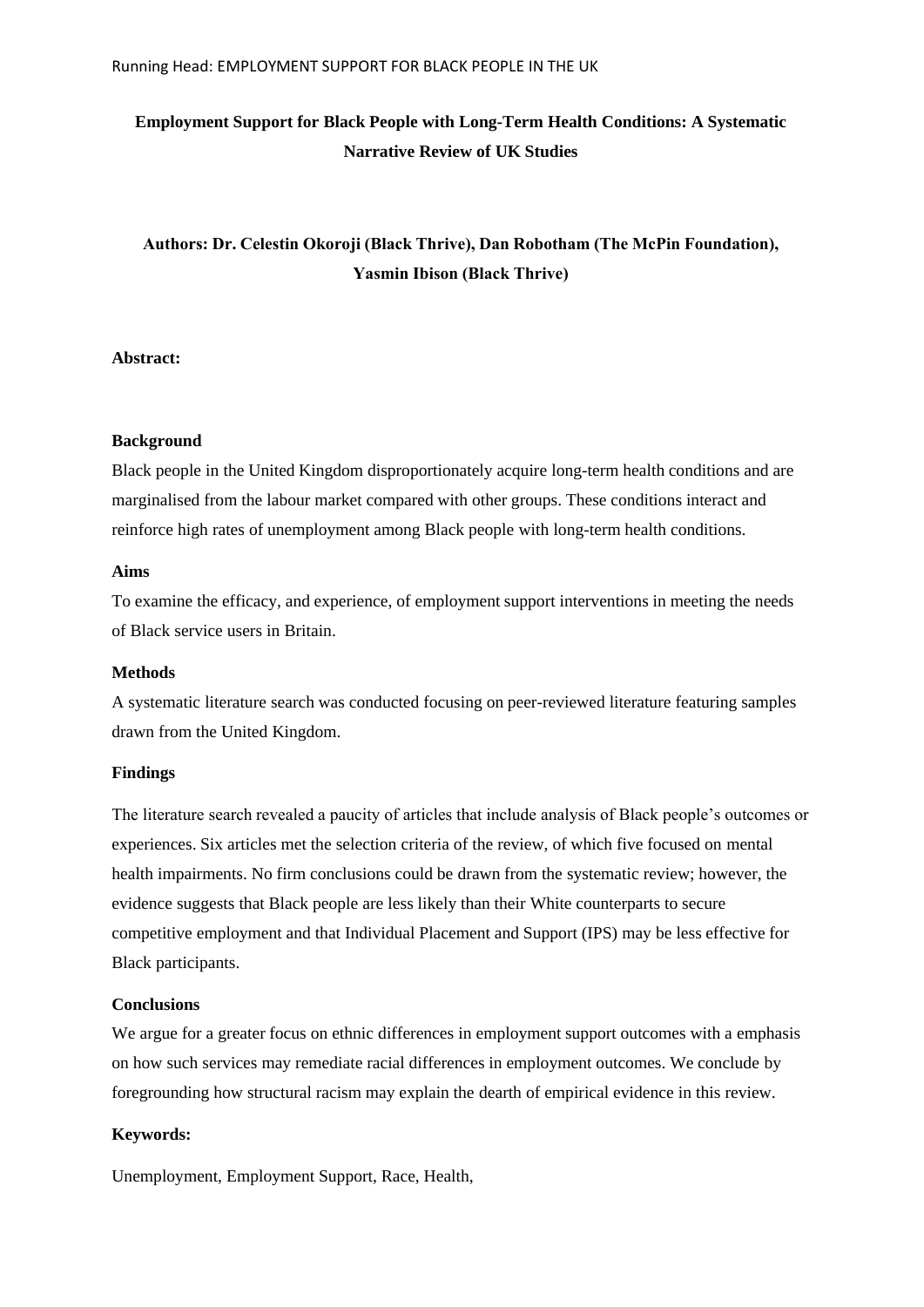#### Running Head: EMPLOYMENT SUPPORT FOR BLACK PEOPLE IN THE UK

Black people in the UK are less likely than their White counterparts to be in employment and those Black people who are employed, are more likely to occupy low paid, precarious work (Trades Union Congress, 2020; Li & Heath, 2020). Such jobs can have a detrimental effect on a person's physical and mental health (Llosa-Fernández *et al.*, 2018; Marmot *et al.*, 2001). As several audit studies have shown, Black people suffer an ethnic penalty in the labour market, receiving lower callback rates based on their names alone even where they have similar qualifications to their White counterparts (Berthoud, 2000; Heath and Di Stasio, 2019). Racism is a likely factor explaining these differential outcomes in employment rates between Black people and the rest of the population (Tew *et al.*, 2012).

Another group who are less likely to be in employment are people with long-term health conditions (Antao *et al.*, 2013; Kirsh *et al.*, 2009). Unemployment in turn, negatively influences health, contributing to the development of additional comorbidities (Wanberg, 2012), reducing the likelihood of sustaining meaningful employment (Marwaha *et al.*, 2007). However, long-term health conditions are unequally distributed across society, and some groups are disproportionately affected. People racialised as Black are one such group.

Black people are more likely to be diagnosed with long-term health conditions such as hypertension, heart disease and stroke and additionally acquire comorbidities more rapidly than their White counterparts (Brown *et al.*, 2012; Guy's and St Thomas' Charitable Trust, 2018). The excessive burden of poor physical health extends to mental health problems where Black people disproportionately require mental health services (Arai and Harding, 2004; Boydell *et al.*, 2013), are more likely to be in-patients and experience compulsory hospital admission (Bhui *et al.*, 2003). The presence of these mental health conditions is associated with poorer labour market outcomes (Harvey *et al.*, 2009).

Taken together, the evidence suggests that Black people with pre-existing long-term health conditions are particularly marginalised from the labour market. As such, this group are in need of employment support programmes, which have been shown to protect against long-term ill health and increase the likelihood of recovery (Bartley, 2004). However, given the potential double disadvantage in employment faced by Black people, relating to both their race and health, it is important to understand how these multiple burdens and their interaction may complicate the efficacy of employment support services. It is unclear whether employment support interventions designed to support people with long-term health conditions can overcome the additional effects of anti-Black racism.

To explore this issue, we conducted a systematic narrative review focusing on studies that report on employment support interventions featuring Black participants. Crucially, the review focuses on articles where the specific effects on Black participants are discussed.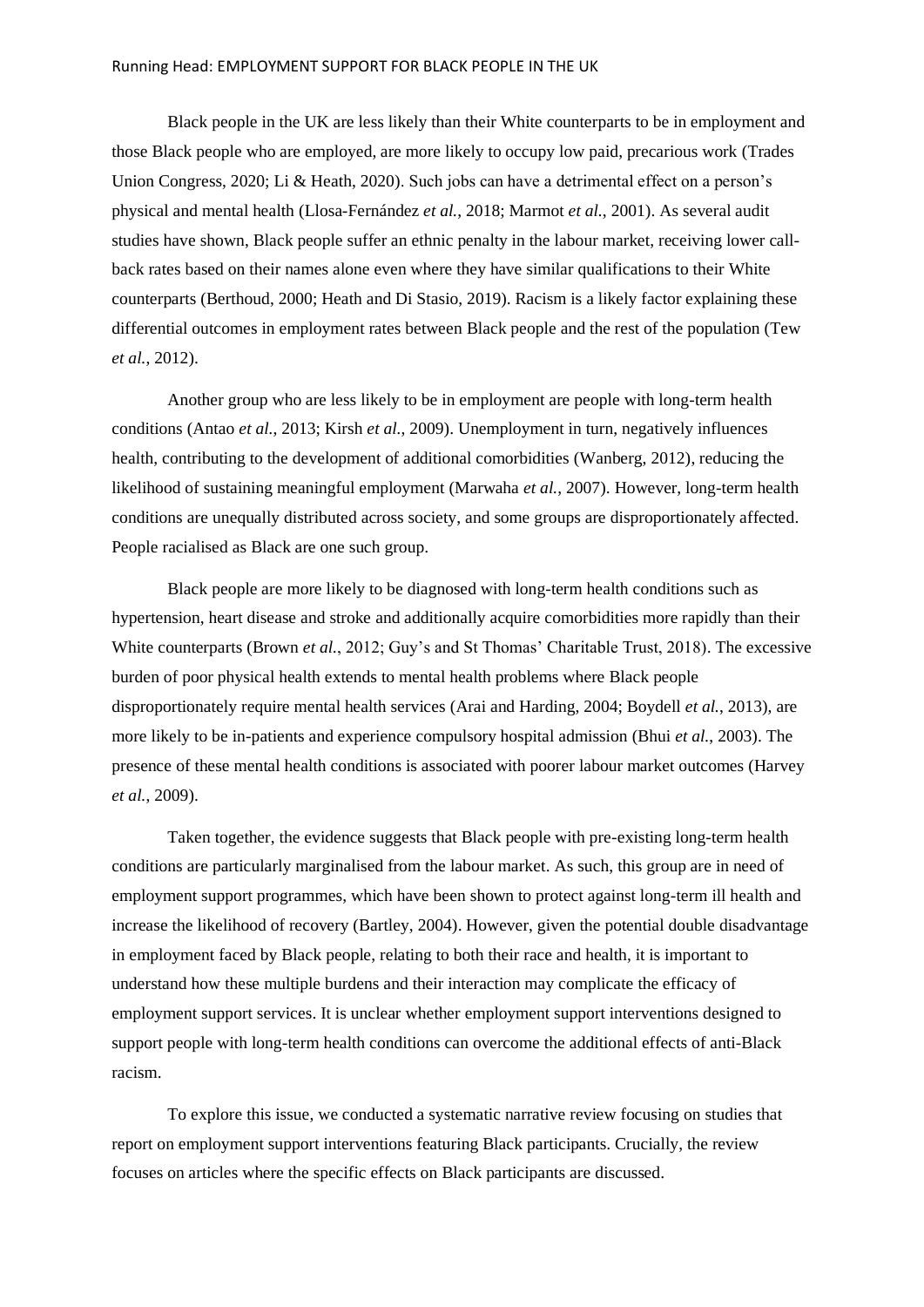### **Employment Support for People with Long-Term Health Conditions**

Employment support interventions for people with long-term health conditions have received increasing policy focus in the United Kingdom (Corbiere and Lecomte, 2009; Crowther *et al.*, 2001; Jenaro *et al.*, 2002; Schneider, 1998). These interventions are bifurcated by their relative focus on training and job placement, and the order in which they do them (Modini *et al.*, 2016). Broadly speaking, employment support interventions either emphasise 'train then place' or 'place then train' approaches.

The various train-place models may combine one or more elements of sheltered or transitional employment and pre-vocational training. These approaches aim to prepare people for employment through training, improving work readiness and helping them develop CVs and interview skills. Clients may also gain work in a sheltered, non-competitive environment, sometimes through a 'Clubhouse' model (McKay *et al.*, 2018). At a later stage, there may be the possibility of moving into competitive employment.

Place-train models have gained more prominence in recent years. The best-known is Individual Placement and Support (IPS), and variants of this model. The aim is to place people who want to work into competitive employment and then train them on the job. This approach involves the provider working in partnership with clinical teams and employers to find jobs based on clients' preferences. In particular, it focuses on rapid job searching (Bond *et al.*, 2011). There is a wealth of evidence suggesting that IPS creates positive employment outcomes for participants (Kinoshita *et al.*, 2013; Knapp *et al.*, 2013; Luciano *et al.*, 2014; Modini *et al.*, 2016). Indeed recent meta-analysis shows that recipients of IPS are more than twice as likely as non-recipients to find competitive employment (Brinchmann *et al.*, 2020).

Alternative models that are less well evidenced in the literature include transitioning people into self-employment (Rizzo, 2002). These might show promise for people who are furthest away from the employment market and has been piloted with people with severe mental illness and criminal history (Samele *et al.*, 2018).

## **Aim of this review**

The present systematic literature review seeks to understand the effects of employment support in the context of the United Kingdom. Building on the extant literature, we seek to understand 'the effectiveness, and experience of, employment support in the UK for Black people with long-term mental or physical health conditions'. The review was guided by the needs of Black Thrive in the London borough of Lambeth, a Black-led systems change initiative seeking to influence system stakeholders to improve the employment outcomes of Black people with long-term health conditions.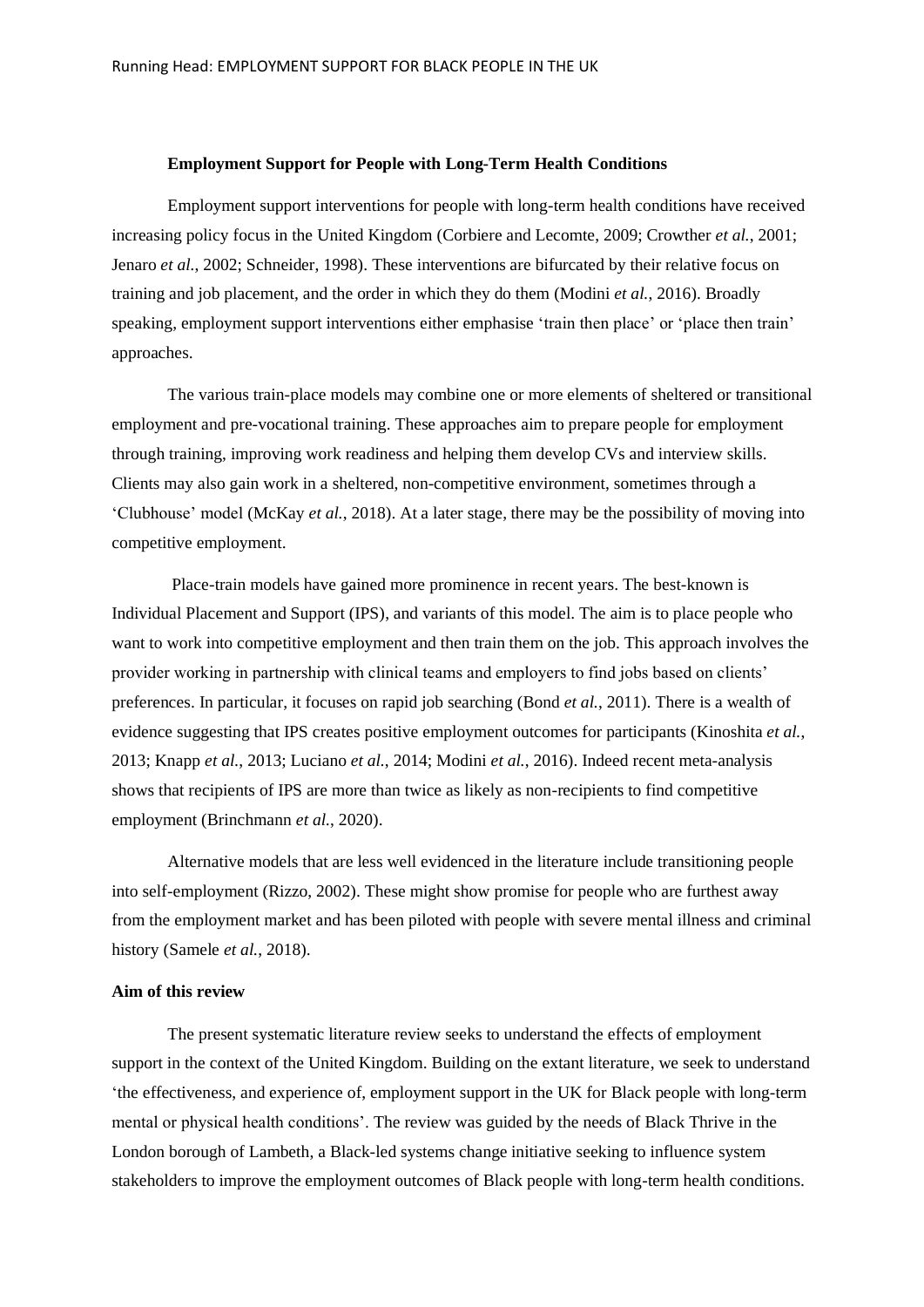#### **Method**

# *Search Strategy*

The systematic literature review follows a structured methodology and is reported using the PRISMA guidelines (Siddaway, Wood and Hedges, 2019), although it was not registered. Using search strings related to race, health, location and employment support, we searched three meta-databases; Web of Science Core Collection, EBSCOhost and OVID (Embase, PsycArticles, PsycInfo) to obtain relevant publications for the review. Specifically, we searched these databases for unemployment (unemploy\*) and ethnicity (black\* or ethnic\* or race) and terms related to employment support ("individual placement and support" or "supported employment" or "employment support" or "assisted employment" or "Vocational Rehabilitation"), location ("United Kingdom" or "UK" or "Britain" or "Scotland" or "Wales" or "Northern Ireland" or "England") and finally health condition ("mental health" or "physical health" or "mental illness"). These terms could appear anywhere in the text. Our searches were limited to peer-reviewed journal articles published in English. Search results were not limited by publication date. However, we are restricted to peer-reviewed literature published before 5<sup>th</sup> April 2020 when the searches were conducted.

#### **Eligibility Criteria and Selection**

Studies were included in the review if they met four criteria. First, given that race and racism are understood differently, and may have different effects, across cultural contexts we limited the review to empirical studies where the sample are located in the United Kingdom. Second, the study must have included participants who are identified as Black (or another category with the same substantive meaning e.g., Afro Caribbean, African). In addition, any analysis of either quantitative or qualitative nature must make inferences about this group, as distinct from a broader non-White grouping. Third, the study must have a substantive focus on long-term ill health of a physical and/or psychological nature. Finally, the study must focus on employment support broadly defined. That is, the study either reports on an intervention directly, or the experiences of citizens who have had/are having an intervention.

#### **Results**

The searches resulted in 868 potentially relevant publications. These articles were reviewed using a step-by-step process. First, publications were screened for relevance by title and abstract after removing duplicates (*N*=10). This resulted in one hundred and seventy-five articles that were included for full-text analysis (two could not be retrieved owing to retraction). These remaining manuscripts were assessed independently by two authors (*BLINDED FOR REVIEW*) and any discrepancies were discussed and resolved. A total of one hundred and sixty-nine articles were excluded following fulltext review because they used a non-UK Sample ( $N = 64$ ), were not empirical ( $N = 36$ ), did not report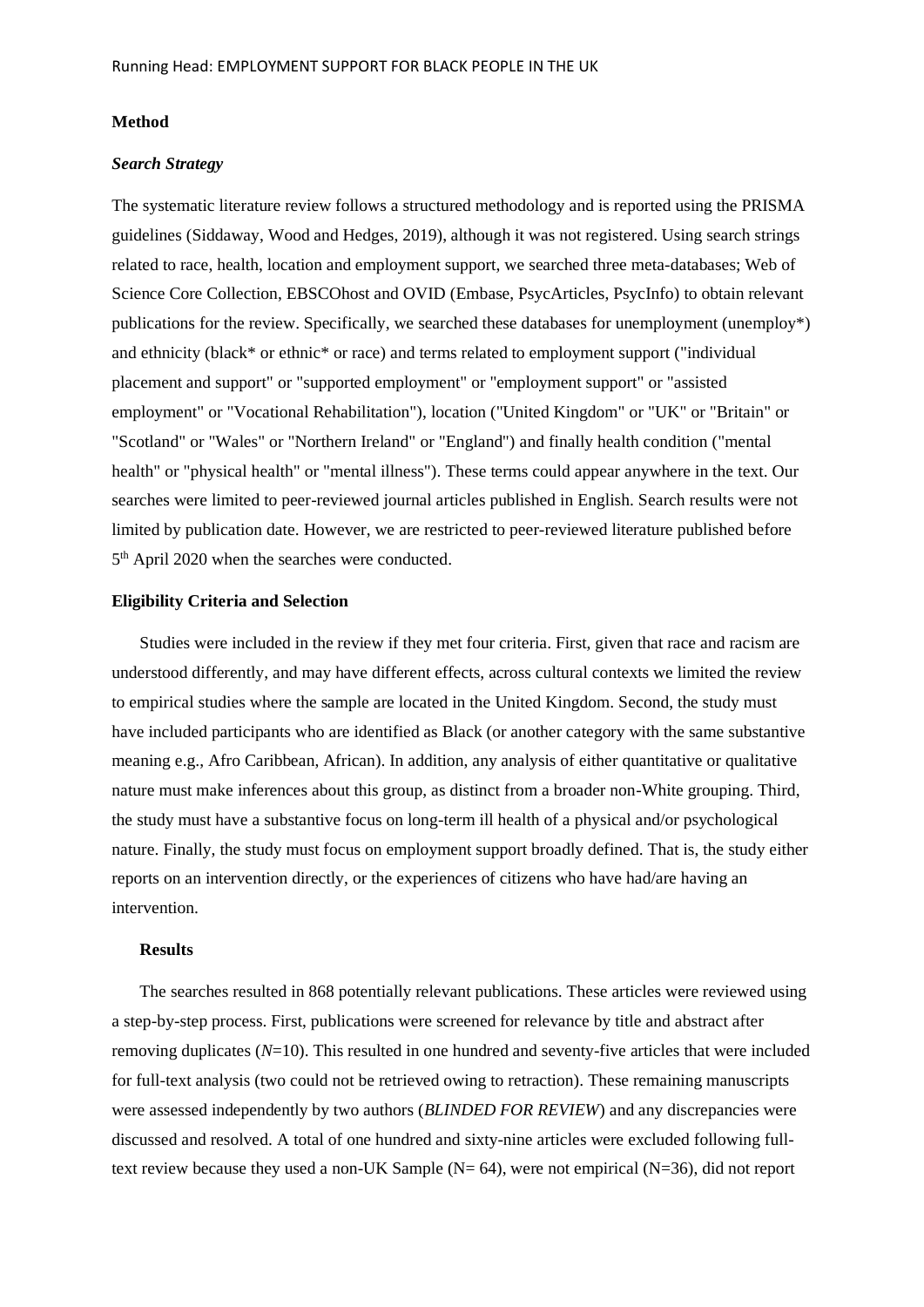race or ethnicity  $(N=33)$ , reported race in a binary format such that Black participants were not distinguishable from other groups (N=9), did not make inferences about Black participants based on the analysis (N=14), or had no Black participants (N=13).

Six manuscripts were agreed for inclusion in the review and given the small number of articles a narrative approach is most appropriate for reporting our findings (see figure 1). Table 1 describes the articles included in the systematic review, reporting their methodological approach, total sample, total Black sample, and the nature of the study.

It seems clear that despite the obvious discrimination faced by Black people with long-term health conditions, the published literature provides little direction either about the overall experiences of Black people receiving employment support, or the effectiveness of such support. In fact, according to at least one paper 'evidence-based' models such as Individual Placement and Support (IPS) appear to be ineffective when a large majority of participants are Black (Howard *et al.*, 2010).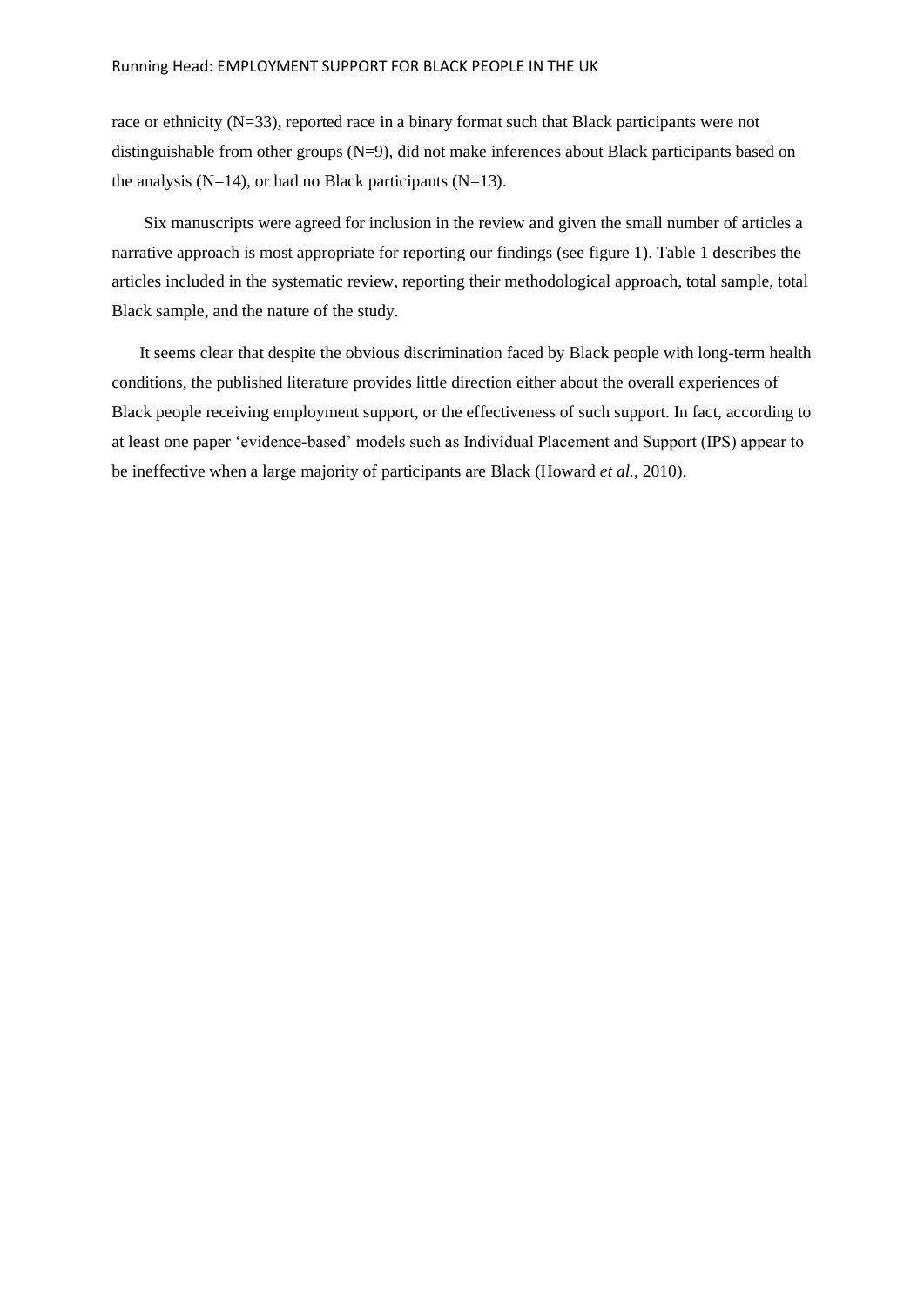

*Fig 1 Systematic literature search and reasons for exclusion*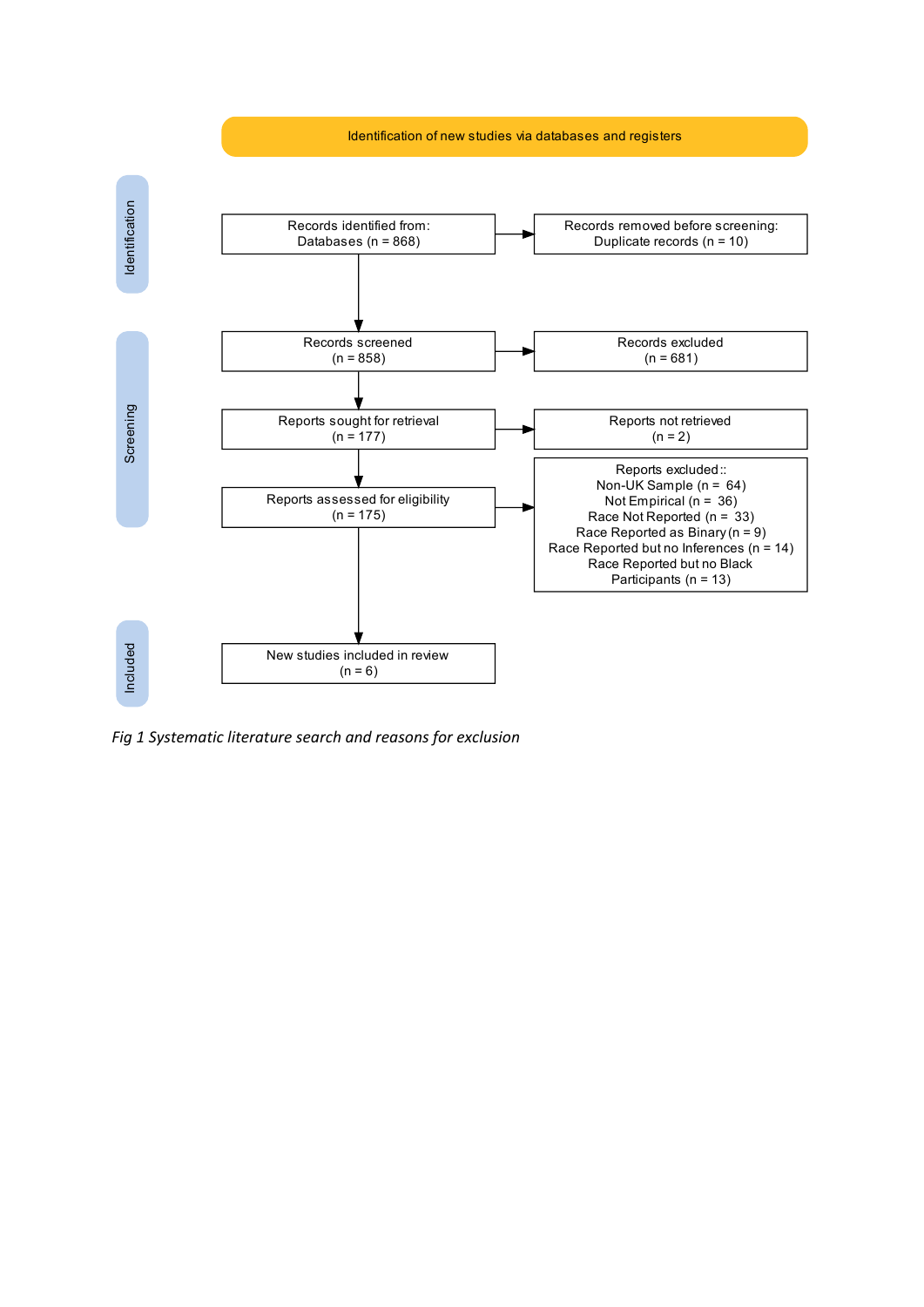| Paper             | <b>Method</b>           | <b>Total Sample</b> | <b>Black Sample</b>                      | <b>Study Aim</b>                                     |
|-------------------|-------------------------|---------------------|------------------------------------------|------------------------------------------------------|
| Hodgekins et al., | Longitudinal            | 764                 | 53                                       | Examination of trajectories and predictors of        |
| 2015              |                         |                     |                                          | social recovery following the first episode of       |
|                   |                         |                     |                                          | psychosis using longitudinal data.                   |
| Howard et al.,    | <b>Randomised Trial</b> | 219                 | 99                                       | Randomised control trial comparing IPS with          |
| 2010              |                         |                     |                                          | traditional vocational services.                     |
| Qureshi et al.,   | Ethnography             | 57                  | Not reported ('Ghanaian Community').     | Exploration of the work experiences of long-term     |
| 2014              |                         |                     |                                          | sick people in East London with attention to the     |
|                   |                         |                     |                                          | influence of history and context.                    |
| Rinaldi &         | Longitudinal            | 451                 | 41                                       | Evaluation of IPS across eight community mental      |
| Perkins, 2007a    |                         |                     |                                          | health teams.                                        |
|                   |                         |                     |                                          |                                                      |
| Secker et al.,    | Mixed                   | Interviews $= 156$  | Precise number not reported. Two focus   | Identification of service users' employment,         |
| 2001              | Qualitative             | Focus Groups $= 11$ | groups drew participants from an African | education, and training needs, as they perceived     |
|                   | Methods                 | (120 participants)  | and Caribbean Mental Health Service.     | them.                                                |
|                   |                         |                     |                                          |                                                      |
| Tapfumaneyi et    | Longitudinal            | 1013                | 258                                      | This study evaluated predictors of vocational        |
| al., 2015         |                         |                     |                                          | activity for first-episode psychosis patients during |
|                   |                         |                     |                                          | the first year of early intervention services.       |

# *Table 1 Studies, year of publication and sample characteristics*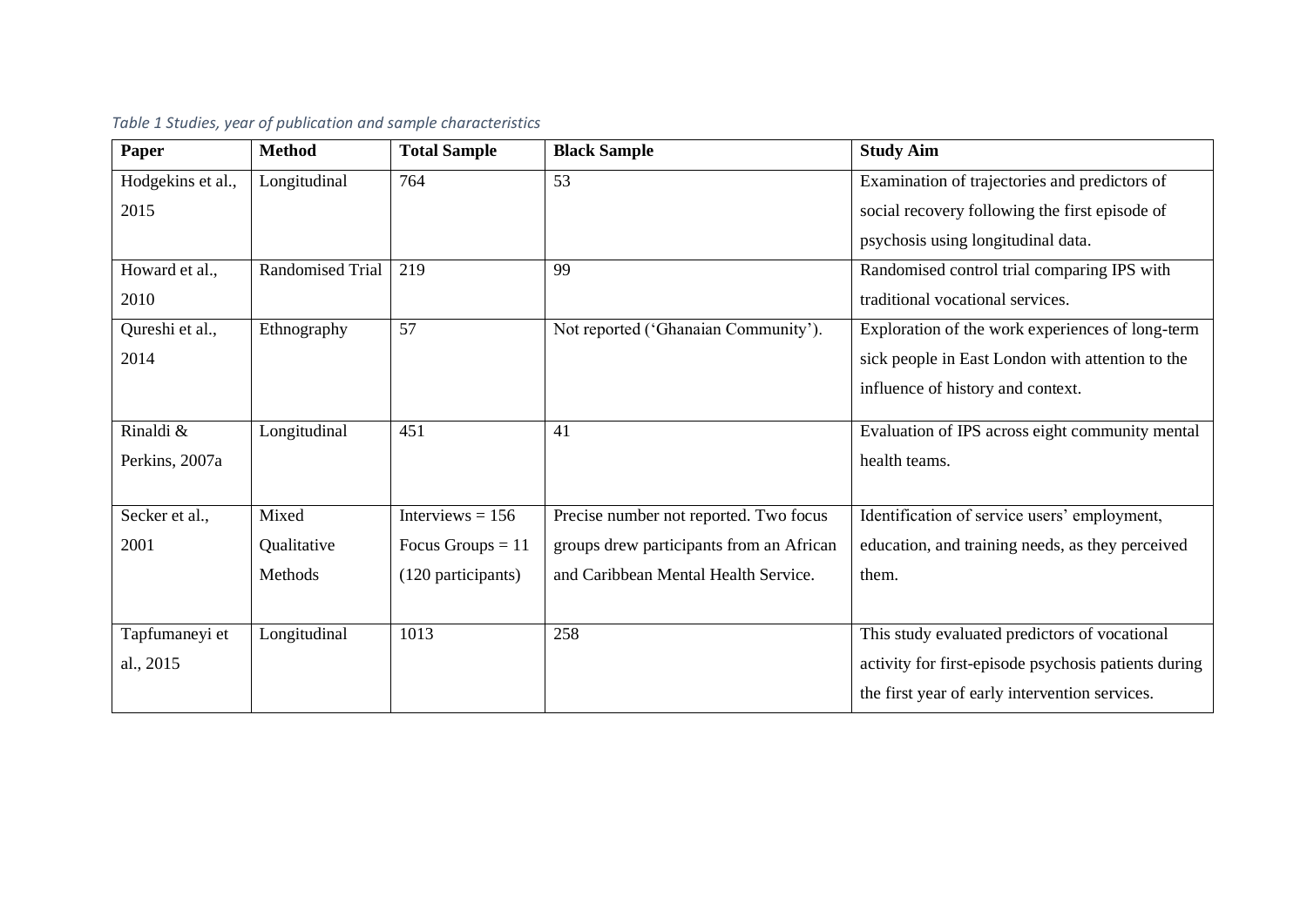#### *Perceptions of Black People with Long-Term Health Conditions*

Secker et al. (2001) use a mixed qualitative approach to understand the perceived barriers to employment and potential solutions for mental health service users. Specifically, participants were recruited who were on a Care Programme Approach (CPA) levels two and three, i.e. those with the greatest support needs. Study two of the paper examines focus groups conducted with mental health service users, including two from African and Caribbean Mental Health Services.

In general, participants highlighted the fear of losing benefits and a lack of impartial advice as a significant barrier to employment, education or training (Secker *et al.*, 2001). Additionally, Black participants stressed how both institutional and personal racism exacerbated the stigma and discrimination associated with mental illness. Participants across focus groups proposed a range of solutions. These included impartial benefits advice, expert careers advice, peer support and the strengthening of anti-discrimination legislation. Nevertheless, specific needs were highlighted by Black participants which differed from other participants. Black participants particularly valued open competitive employment at market rates above sheltered employment.

These findings are buttressed in the ethnographic work of Qureshi et al., (2014), which explores the relationship between long-term ill health, poverty and ethnicity in East London. The comparative qualitative analysis focuses on four ethnic groups; Ghanaian, Pakistani, Bangladeshi and White British. The analysis accounts for historical migration patterns whereby highly educated Ghanaians (and others) were purposely recruited for skilled work in the public sector. Nevertheless, Black participants in this study experienced long-term sickness in different ways to other groups. In particular, the study notes how accessing legal entitlements to employment support such as adaptations, sick pay and sick leave are contingent on supportive, informal relationships with managers. The strength of such relationships may be informed not only by the nature and length of sickness but also other social identity dynamics such as race, ethnicity and culture.

# *Longitudinal Vocational Trajectories of Black people with Long-Term Sickness*

Using longitudinal data, Hodgekins et al., (2015) tracked trajectories of social recovery of 764 individuals with first-episode psychosis through early intervention services over 12 months. Social recovery was assessed using a Time Use Survey, which measures time spent in structured activity (including paid and voluntary work, education, housework and childcare, leisure, and sports). Latent class growth analysis applied to the data identified three latent classes of social recovery. These were Low-Stable, where social disability was high and remained high over 12 months, Moderate-Increasing, where social disability was moderate but improved over time and High-Decreasing, where social disability was low but tended to increase over the analysis period. Black people in the study were significantly more likely to be in the Low-Stable class suggesting high levels of social disability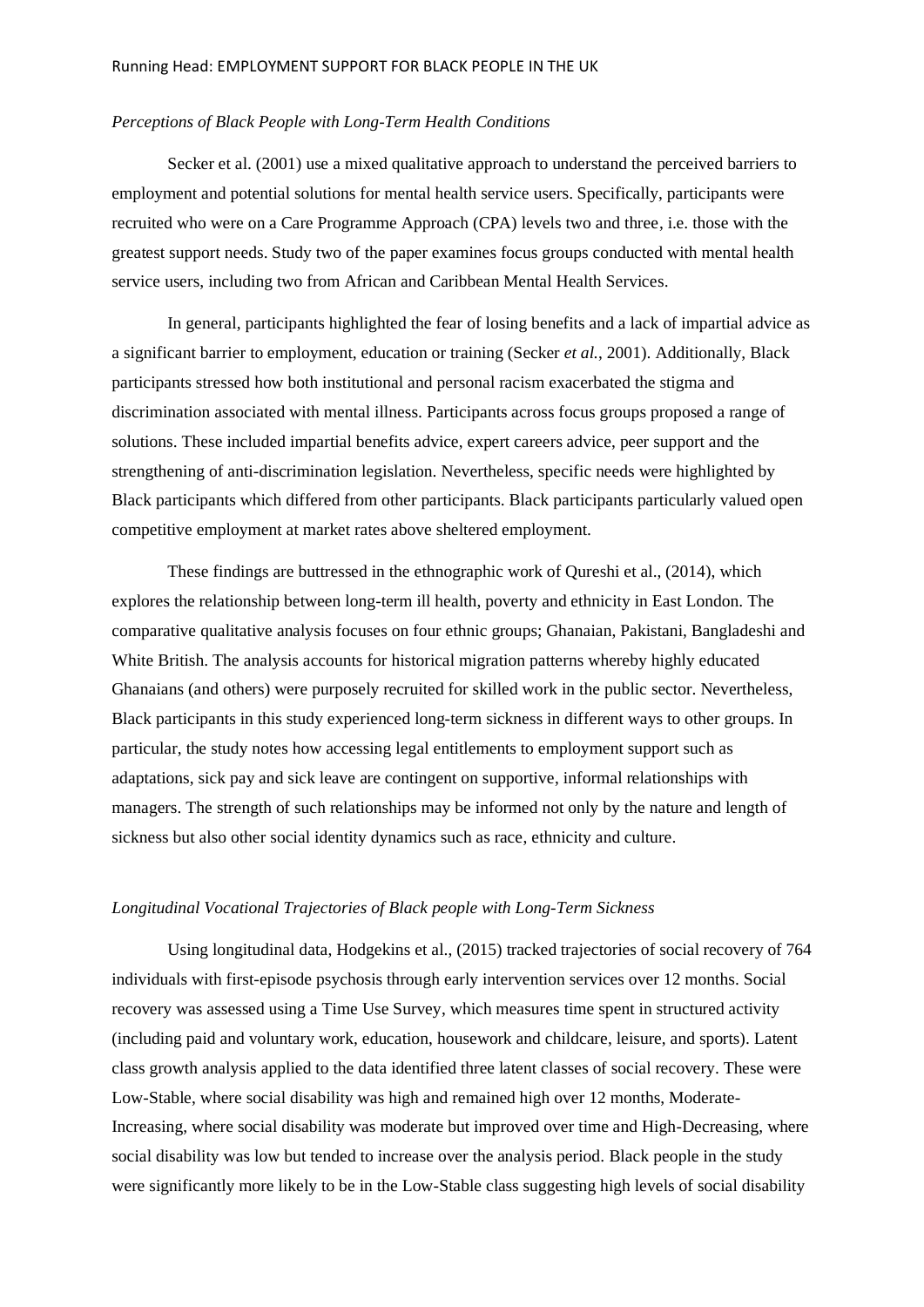and little improvement over 12 months. Thus, being racialised as Black was associated with less structured activity compared with White counterparts.

Other longitudinal evidence is somewhat contradictory. In Tapfumaneyi et al. (2015), 1013 first-episode psychosis patients were tracked over one year through early intervention services to understand predictors of vocational activity. The study shows that Black African participants were *more* likely to be in education at one year follow up compared with their White counterparts. However, there were no differences in the likelihood of gaining employment among ethnic groups. Higher participation in education among Black Africans is explained through appeal to Black African cultural norms which are supposed to place greater emphasis on educational attainment. Nevertheless, following this evidence we may expect greater educational attainment among Black Africans to manifest in more positive outcomes in employment, though this was not the case.

# *Individual Placement and Support (IPS)*

In a longitudinal study of the effectiveness of IPS, Rinaldi & Perkins (2007a) show markedly increased competitive employment among participants who received IPS services. The study compares IPS services with typical vocational support offered by care coordinators across two London boroughs. Results showed that 46% of participants using IPS improved their vocational status after six months compared to 30% of those not receiving the service. After 12 months, 62% had improved their vocational status in IPS compared with 37% of those supported by a care coordinator. These differences were statistically significant.

Concerning race specifically, comparison between ethnic groups showed no significant differences in the proportion of people in open employment after six or 12 months. Although it is noted that Asian people in the sample were more likely to be in open employment at baseline. Thus, in this study, IPS seems to create similar outcomes for Black clients compared with other racial groups. However, the authors recognise that the "design used does not allow confident statements about causality" (Rinaldi and Perkins, 2007).

Randomised control trials are often considered a 'gold standard' and can be useful in determining the causal effect of an intervention (Cartwright, 2010). In this vein, Howard et al. (2010) tested the effectiveness of IPS compared with treatment as usual (i.e. 'train-place' approaches involving psychosocial rehabilitation and preparation for employment). In particular, the study aimed to assess whether at 1-year follow-up a significantly greater percentage of individuals who received IPS would be in open competitive employment compared with those receiving treatment as usual. The IPS element of the RCT was conducted across two sites, and both were rated as having good fidelity to the IPS model. Nevertheless, the study concluded that there was no evidence that IPS was better than treatment as usual in helping people with severe mental illness to gain competitive employment.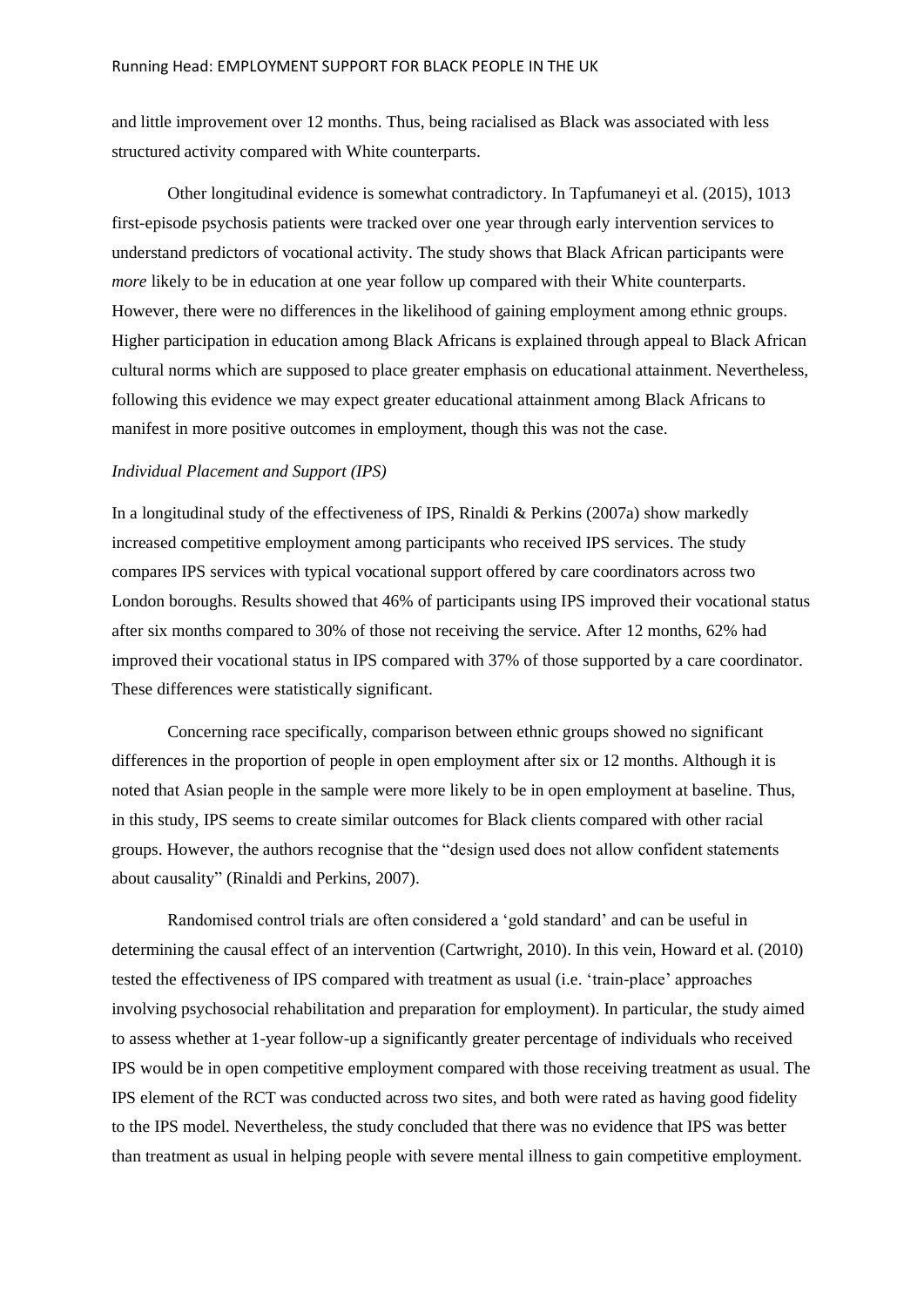The authors note that 62% of the study sample were ethnic minorities (41% Black in the control condition and 45% Black in the treatment condition) and that this may have limited the success of the intervention. Expressly, "*the relatively high proportion of participants from ethnic groups other than White (62%) could also limit the success of IPS in the UK, as people from other ethnic groups are more likely to be unemployed in the UK*" (Howard *et al.*, 2010, p. 409). This suggests that IPS programmes (even if they are effective) may not compensate for racial discrimination in recruitment practices that affect people racialised as Black.

# **General Discussion**

It is clear from the available literature that Black people disproportionately bear the burden of long-term health conditions in the UK, whilst simultaneously being marginalised from the labour market. Yet, an array of evidence suggests that employment can assist with recovery and protects health. As such, employment support for Black people with long-term health conditions is particularly important because this group especially faces health and employment inequalities. However, it is also possible that employment support interventions may not be able to overcome the interwoven discrimination related to both health status and race. The current review sought to assess the experience, and effectiveness, of employment support for Black people with long-term health conditions.

The results of our literature search revealed only six articles that met our criteria. Race reporting in the literature lacked detail and 42 articles were rejected either because they did not report race at all or because race was reported as binary (i.e. White and non-White or some variation of this theme). A further 13 articles were rejected because they did not include any Black participants.

Despite the clear rationale for research which focuses on the needs of Black citizens, little research has been conducted which analyses the results of employment support with attention to race. The lack of research that deals explicitly with the influence of race is prevalent in other academic disciplines and may represent a broader issue in academia itself. For instance, in a longitudinal study of articles published in 'top tier' psychology journals, Roberts *et al.* (2020) have shown that, over the past 50 years, only 5% of publications highlighted race in the title or abstract. The lack of publications in our review concurs with this data and suggests that little attention has been paid to the dynamics of race with employment support interventions, despite an obvious rationale for doing so.

Overall, this narrative systematic review provides a complicated and somewhat disjointed understanding of the experiences and effects of employment support for Black citizens in Britain. First, as highlighted in the rationale for this review, Black people report that racism exacerbates the stigmatisation associated with disability. Concurrently, Black people reportedly value open employment over and above sheltered employment (Secker *et al.*, 2001). However, where studies have assessed employment outcomes, the best evidence suggests that Black people are less likely than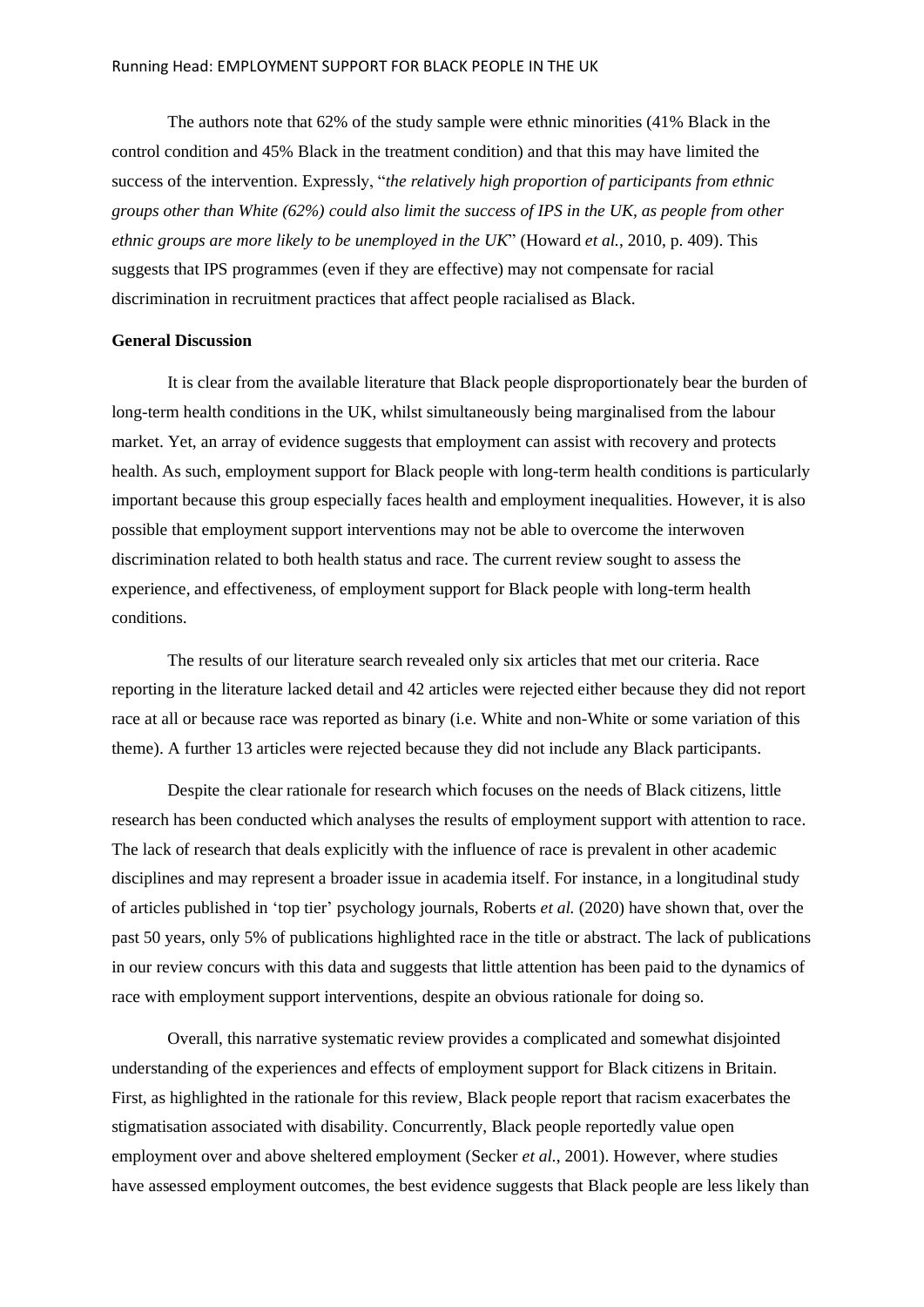#### Running Head: EMPLOYMENT SUPPORT FOR BLACK PEOPLE IN THE UK

their White counterparts to secure such work, but more likely to go into education (Tapfumaneyi *et al.*, 2015). This contradiction, between Black people's stated goal of competitive employment and the empirical findings related to education, are not resolved within the literature. Moreover, other large scale studies suggest that Black citizens are less likely overall to recover from social disability following the first episode of psychosis, i.e. they were more likely to spend less time in structured activity and for the amount of time spent in structured activity to remain low over 12-months (Hodgekins *et al.*, 2015). Put another way, standard practice related to the first episode of psychosis seems to be ineffective in reducing social disability for Black service users.

Concerning IPS, which is seen to be both the best evidenced and most promising employment support intervention for people with long-term mental health conditions – evidence from an RCT suggest that where Black people make up a large proportion of the participants the intervention may be ineffective (Howard *et al.*, 2010). This finding may suggest that IPS is not able to overcome the dual effects of both ableism and racism faced by Black participants in the labour market. Nevertheless, observational studies have shown that there are no statistically significant differences between ethnic groups in IPS programmes (Rinaldi and Perkins, 2007). Indeed, new cross-sectional evidence continues to support the claim that outcomes across ethnic groups within IPS programmes are substantively the same – such that Black participants have a similar likelihood of employment as other groups (Perkins *et al.*, 2021).

Our review does not enable us to conclude with conviction that any form of intervention is effective for Black people with long-term health conditions. The available evidence does however confirm that following first-episode psychosis Black people have poorer employment outcomes than other groups (Hodgekins *et al.*, 2015; Tapfumaneyi *et al.*, 2015). The literature also suggests that Black people report a desire for paid competitive employment and additional barriers to employment in comparison with other groups. Namely that racism exacerbated the stigma and discrimination associated with mental illness, marginalising them from the labour market (Secker *et al.*, 2001). Given the known relationship between vocational activity and recovery, it is likely that Black people's marginalisation from the labour market contributes to their overrepresentation in coercive mental health services and entry through police intervention i.e. 'crisis routes' (Bhui *et al.*, 2003). That is to say that the discrimination faced by Black people in the labour market coupled with a long-term health condition may contribute to the exacerbation of an existing health condition, particularly poor mental health (Wickham *et al.*, 2020).

Evidence from the United States shows that the underlying mechanisms of race-related health disparities differ across groups. The Black population is characterised by cumulative disadvantage which increases the level of serious illness faced by Black Americans during their 50's and 60's (Brown *et al.*, 2012). Structural inequality faced by Black people in the UK may similarly be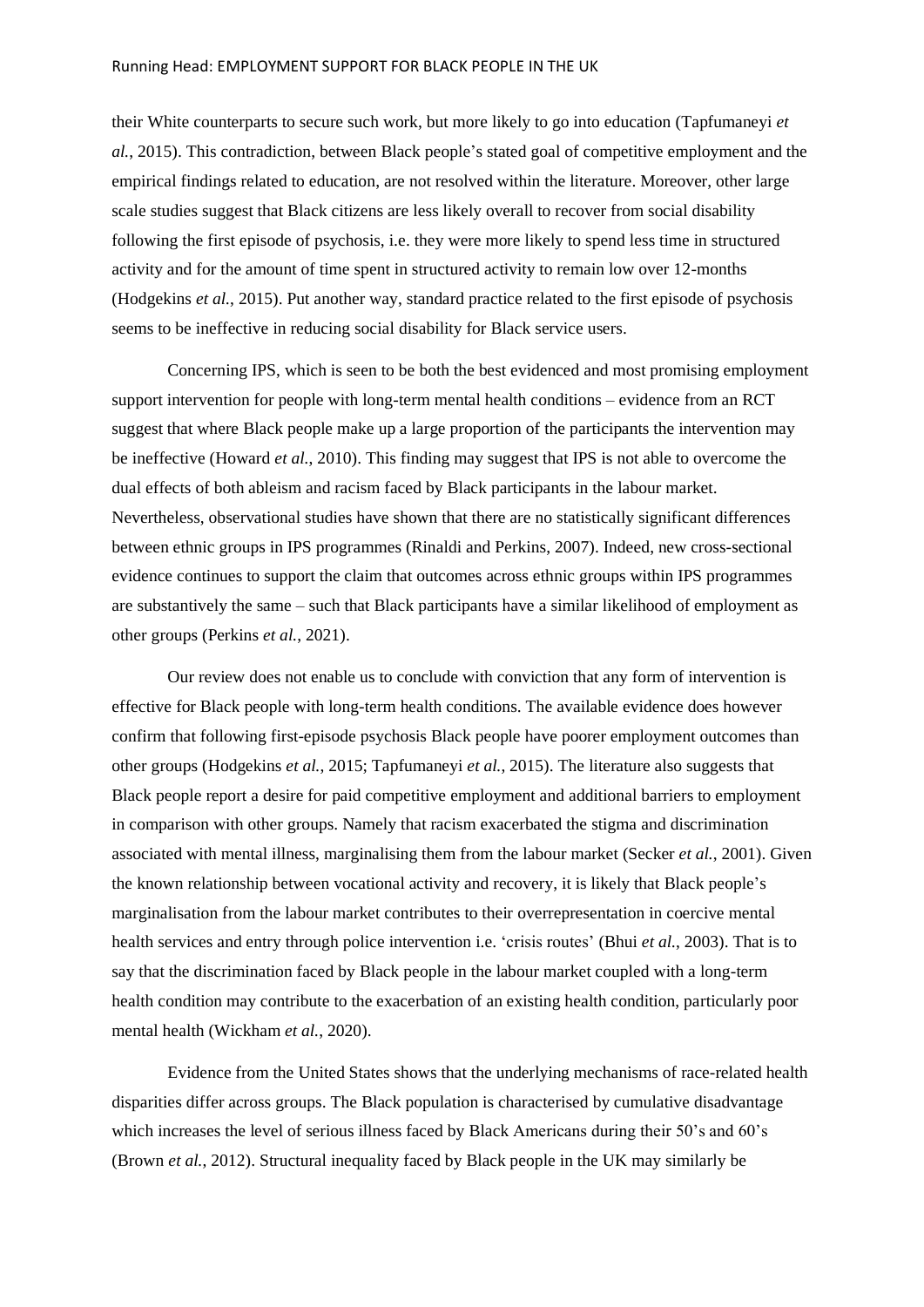explained through the lens of cumulative disadvantage, which suggests that racial health disparities increase over the life course. From this perspective early intervention becomes crucial to slowing the progression of health inequalities.

#### **Limitations**

This narrative review and the literature it drew from has two important limitations. First, there were a low number of studies included in this review. The inclusion of samples from other geographies may have increased the number of studies available and made meta-analyses possible. However, social representations of race, disability and effective modes of intervention are culturally bounded and do not translate perfectly across cultures. As such, the experiences of Black Britons in employment support and more broadly are not wholly the same as the experiences of other African diasporas. For these reasons the study specifically focused on the UK context rather than apply a broader range of inclusion criteria. Although this limits the range of literature that we can examine it also highlights the need for new research in the UK.

Secondly, a disproportionate number of the studies included in the review are specifically focused on mental health. Although we aimed to understand employment support for people with long-term health conditions in a broad sense. Only one of the six included articles features participants who are not mental health service users. Thus, the review provides little indication of the effectiveness of employment support for Black individuals with physical health conditions. This may be reflective of the wider welfare policy environment in the UK which is characterised by increasing conditionality, particularly targeting those who are unemployed and Disabled, as well as those with mental health impairments (Dwyer *et al.*, 2020).

# **Future Research**

We recommend that researchers studying employment support consider demographic factors in their studies including, but not limited to, race/ethnicity. It is clear that demographic differences are implicated in the likelihood of gaining employment and that multiple individual attributes interact to shape social outcomes (Crenshaw, 1989). More specifically, the fact that one is both Black and has a long-term health condition at least has the potential to influence the effectiveness of employment support interventions. Researchers should be mindful to explore potential differences between groups particularly by ensuring the collection of high-quality demographic data which goes beyond analysing simple 'White/non-White' binaries made up exclusively of WEIRD samples (Henrich *et al.*, 2010).

# **Conclusion**

The lack of empirical evidence relating to the experiences and outcomes of Black people in employment support is characterised by structural racism. Structural racism is the formalisation of *"macrolevel systems, social forces, institutions, ideologies, and processes that interact with one*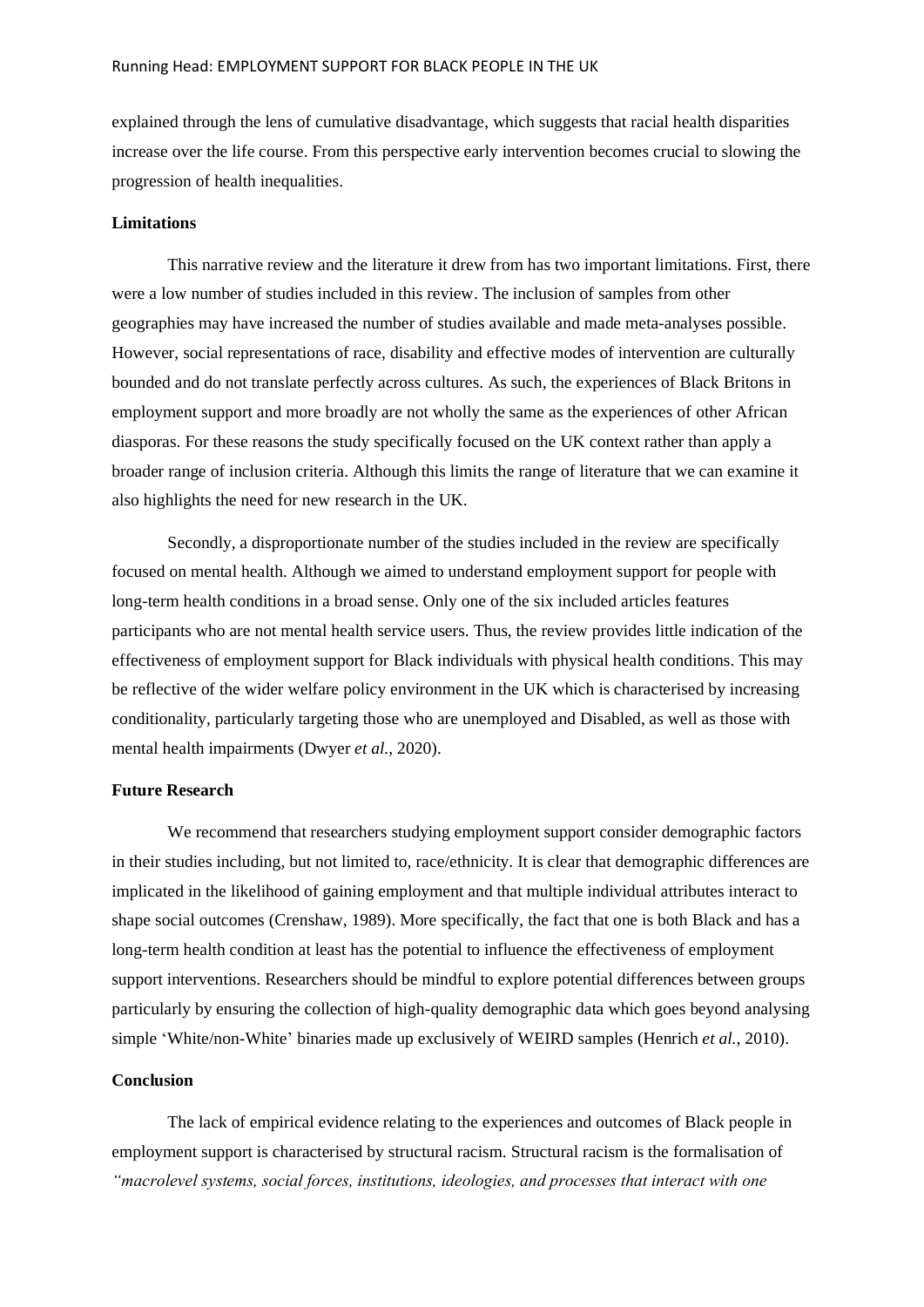#### Running Head: EMPLOYMENT SUPPORT FOR BLACK PEOPLE IN THE UK

*another to generate and reinforce inequities among racial and ethnic groups"* (Gee and Ford, 2011, p. 3; Powell, 2008). Multiple lines of evidence support this conclusion. Namely that previous research highlighted in this paper identifies Black people as being more likely to be marginalised from the labour market and more likely to have a long-term health condition. In parallel, it has been shown that research which deals with race explicitly is marginalised from the academic discourse. In this way, poor outcomes for members of Black communities are held in place by a lack of attention to their social conditions. Although recent events around the world have brought renewed focus on racial disparities, there are many areas where the experiences of Black people are ignored. In this article, we have highlighted one such area where research is sorely lacking.

#### **References**

- Antao, L., Shaw, L., Ollson, K., Reen, K., To, F., Bossers, A. and Cooper, L. (2013), "Chronic pain in episodic illness and its influence on work occupations: A scoping review", *Work*, Vol. 44 No. 1, pp. 11–36.
- Arai, L. and Harding, S. (2004), "A review of the epidemiological literature on the health of UK-born black caribbeans", *Critical Public Health*, Vol. 14 No. 2, pp. 81–116.
- Bartley, M. (2004), "Employment status, employment conditions, and limiting illness: prospective evidence from the British household panel survey 1991-2001", *Journal of Epidemiology & Community Health*, Vol. 58 No. 6, pp. 501–506.
- Berthoud, R. (2000), "Ethnic employment penalties in Britain", *Journal of Ethnic and Migration Studies*, Vol. 26 No. 3, pp. 389–416.
- Bhui, K., Stansfeld, S., Hull, S., Priebe, S., Mole, F. and Feder, G. (2003), "Ethnic variations in pathways to and use of specialist mental health services in the UK: Systematic review", *British Journal of Psychiatry*, Vol. 182 No. FEB., pp. 105–116.

Bond, G.R., Becker, D.R. and Drake, R.E. (2011), "Measurement of Fidelity of Implementation of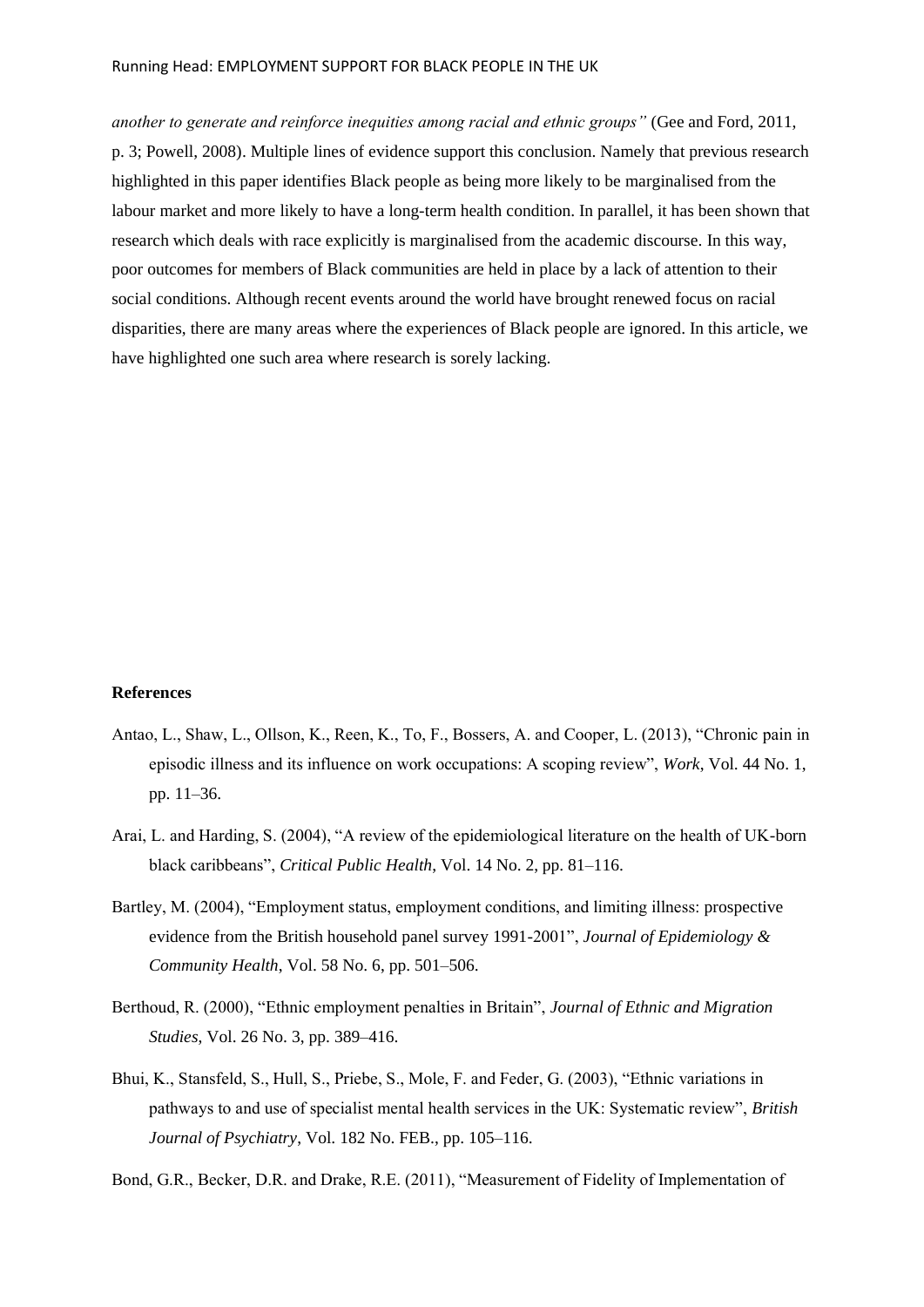Evidence-Based Practices: Case Example of the IPS Fidelity Scale", *Clinical Psychology: Science and Practice*, Vol. 18 No. 2, pp. 126–141.

- Boydell, J., Bebbington, P., Bhavsar, V., Kravariti, E., van Os, J., Murray, R.M. and Dutta, R. (2013), "Unemployment, ethnicity and psychosis", *Acta Psychiatrica Scandinavica*, Vol. 127 No. 3, pp. 202–209.
- Brinchmann, B., Widding-Havneraas, T., Modini, M., Rinaldi, M., Moe, C.F., McDaid, D., Park, A.L., *et al.* (2020), "A meta‐regression of the impact of policy on the efficacy of individual placement and support", *Acta Psychiatrica Scandinavica*, Vol. 141 No. 3, pp. 206–220.
- Brown, T.H., O'Rand, A.M. and Adkins, D.E. (2012), "Race-Ethnicity and Health Trajectories: Tests of Three Hypotheses across Multiple Groups and Health Outcomes", *Journal of Health and Social Behavior*, Vol. 53 No. 3, pp. 359–377.
- Cartwright, N. (2010), "What are randomised controlled trials good for?", *Philosophical Studies*, Vol. 147 No. 1, pp. 59–70.
- Corbiere, M. and Lecomte, T. (2009), "Vocational services offered to people with severe mental illness", *Journal of Mental Health*, Vol. 18 No. 1, pp. 38–50.
- Crenshaw, K. (1989), "Demarginalizing the intersection of race and sex: A Black feminist critique of antidiscrimination doctrine, feminist theory, and antiracist politics", *The University of Chicago Legal Forum*, Vol. 1989 No. 1, pp. 139–168.
- Crowther, R.E., Marshall, M., Bond, G.R. and Huxley, P. (2001), "Helping people with severe mental illness to obtain work: systematic review", *BMJ*, (1)School of Psychiatry and Behavioural Sciences, University of Manchester, Manchester PR2 9HT, (2)Department of Psychology, Indiana University-Purdue University Indianapolis, IN 46202-3275, USA, (3)Health Services Research, King's College Institute of Ps, (C) British Medical Journal 2001., Vol. 322 No. 7280, pp. 204–208.
- Dwyer, P., Scullion, L., Jones, K., McNeill, J. and Stewart, A.B.R. (2020), "Work, welfare, and wellbeing: The impacts of welfare conditionality on people with mental health impairments in the UK", *Social Policy and Administration*, Vol. 54 No. 2, pp. 311–326.
- Gee, G.C. and Ford, C.L. (2011), "Structural Racism and Health Inequities: Old Issues, New Directions", *Du Bois Review: Social Science Research on Race*, Vol. 8 No. 1, pp. 115–132.
- Guy's and St Thomas' Charitable Trust. (2018), *From One to Many: Exploring People's Progression to Multiple Long-Term Conditions in an Urban Environment*.
- Harvey, S.B., Henderson, M., Lelliott, P. and Hotopf, M. (2009), "Mental health and employment: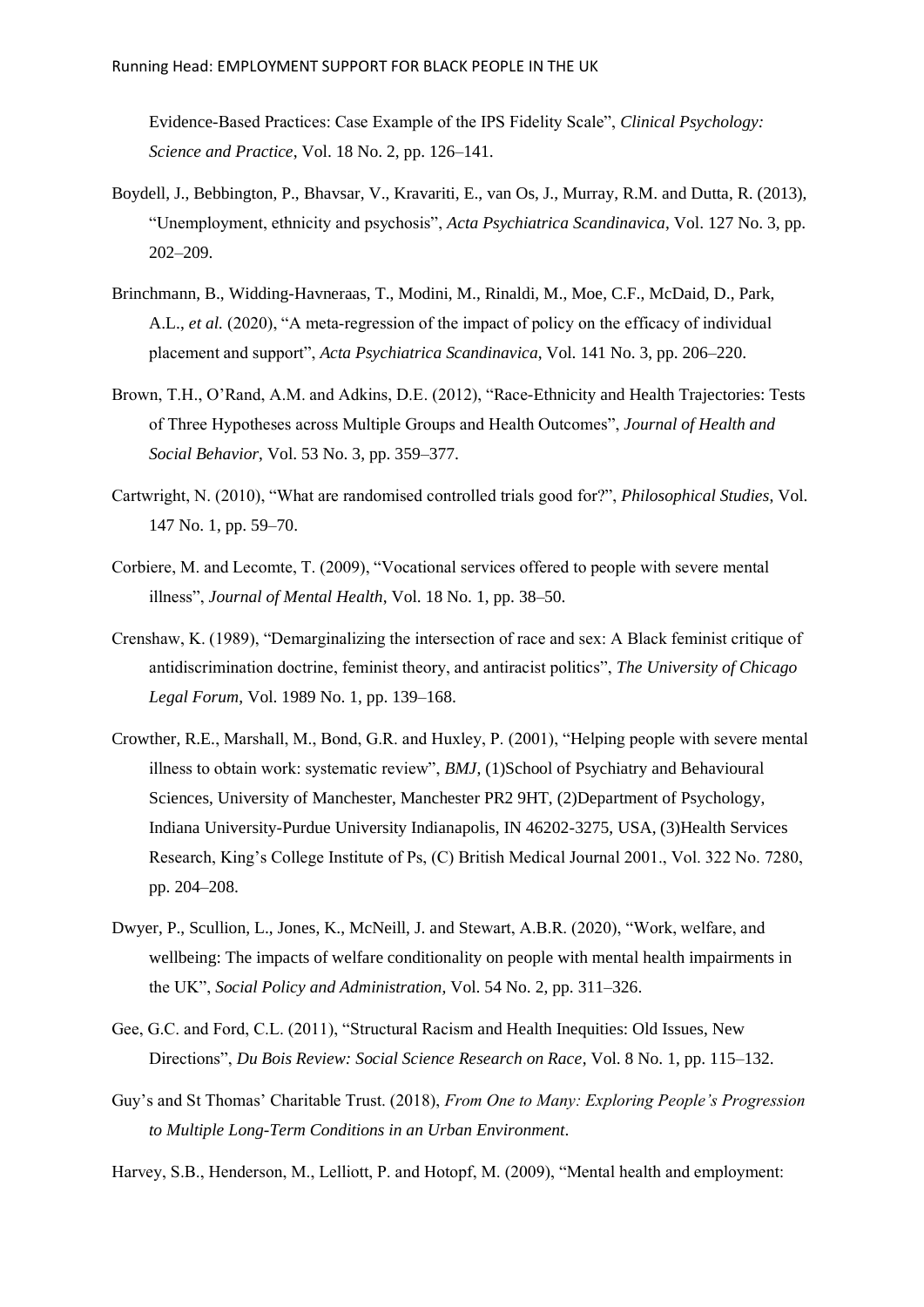Much work still to be done", *British Journal of Psychiatry*, March.

- Heath, A.F. and Di Stasio, V. (2019), "Racial discrimination in Britain, 1969–2017: a meta-analysis of field experiments on racial discrimination in the British labour market", *The British Journal of Sociology*, Vol. 70 No. 5, pp. 1774–1798.
- Henrich, J., Heine, S.J. and Norenzayan, A. (2010), "The weirdest people in the world?", *Behavioral and Brain Sciences*, Library, London School of Economics, Vol. 33 No. 2010, pp. 61–83.
- Hodgekins, J., Birchwood, M., Christopher, R., Marshall, M., Coker, S., Everard, L., Lester, H., *et al.* (2015), "Investigating trajectories of social recovery in individuals with first-episode psychosis: A latent class growth analysis", *British Journal of Psychiatry*, Jo Hodgekins, BSc, PhD, ClinPsyD, Norwich Medical School, University of East Anglia, Norwich, UK; Max Birchwood, PhD, DSc, University of Warwick, Gibbet Hill Road, Coventry, UK; Rose Christopher, BSc, Norwich Medical School, University of East Anglia, Nor, (C) 2015 The Royal College of Psychiatrists, Vol. 207 No. 6, pp. 536–543.
- Howard, L.M., Heslin, M., Leese, M., McCrone, P., Rice, C., Jarrett, M., Spokes, T., *et al.* (2010), "Supported employment: randomised controlled trial", *British Journal of Psychiatry*, Health Service and Population Research Department, Institute of Psychiatry, King's College London (Howard) (Heslin) (Leese) (McCrone) (Rice) (Jarrett) (Spokes), (C) 2010 The Royal College of Psychiatrists, Vol. 196 No. 5, pp. 404–411.
- Jenaro, C., Mank, D., Bottomley, J., Doose, S. and Tuckerman, P. (2002), "Supported employment in the international context: An analysis of processes and outcomes", *Journal of Vocational Rehabilitation*, Vol. 17 No. 1, pp. 5–21.
- Kinoshita, Y., Furukawa, T.A., Kinoshita, K., Honyashiki, M., Omori, I.M., Marshall, M., Bond, G.R., *et al.* (2013), "Supported employment for adults with severe mental illness", *Cochrane Database of Systematic Reviews*, Vol. 2013 No. 9, available at:https://doi.org/10.1002/14651858.CD008297.pub2.
- Kirsh, B., Stergiou-Kita, M., Gewurtz, R., Dawson, D., Krupa, T., Lysaght, R. and Shaw, L. (2009), "From margins to mainstream: What do we know about work integration for persons with brain injury, mental illness and intellectual disability?", *Work*, Vol. 32 No. 4, pp. 391–405.
- Knapp, M., Patel, A., Curran, C., Latimer, E., Catty, J., Becker, T., Drake, R.E., *et al.* (2013), "Supported employment: Cost-effectiveness across six European sites", *World Psychiatry*, Vol. 12 No. 1, pp. 60–68.
- Li, Y. and Heath, A. (2020), "Persisting disadvantages: a study of labour market dynamics of ethnic unemployment and earnings in the UK (2009–2015)", *Journal of Ethnic and Migration Studies*,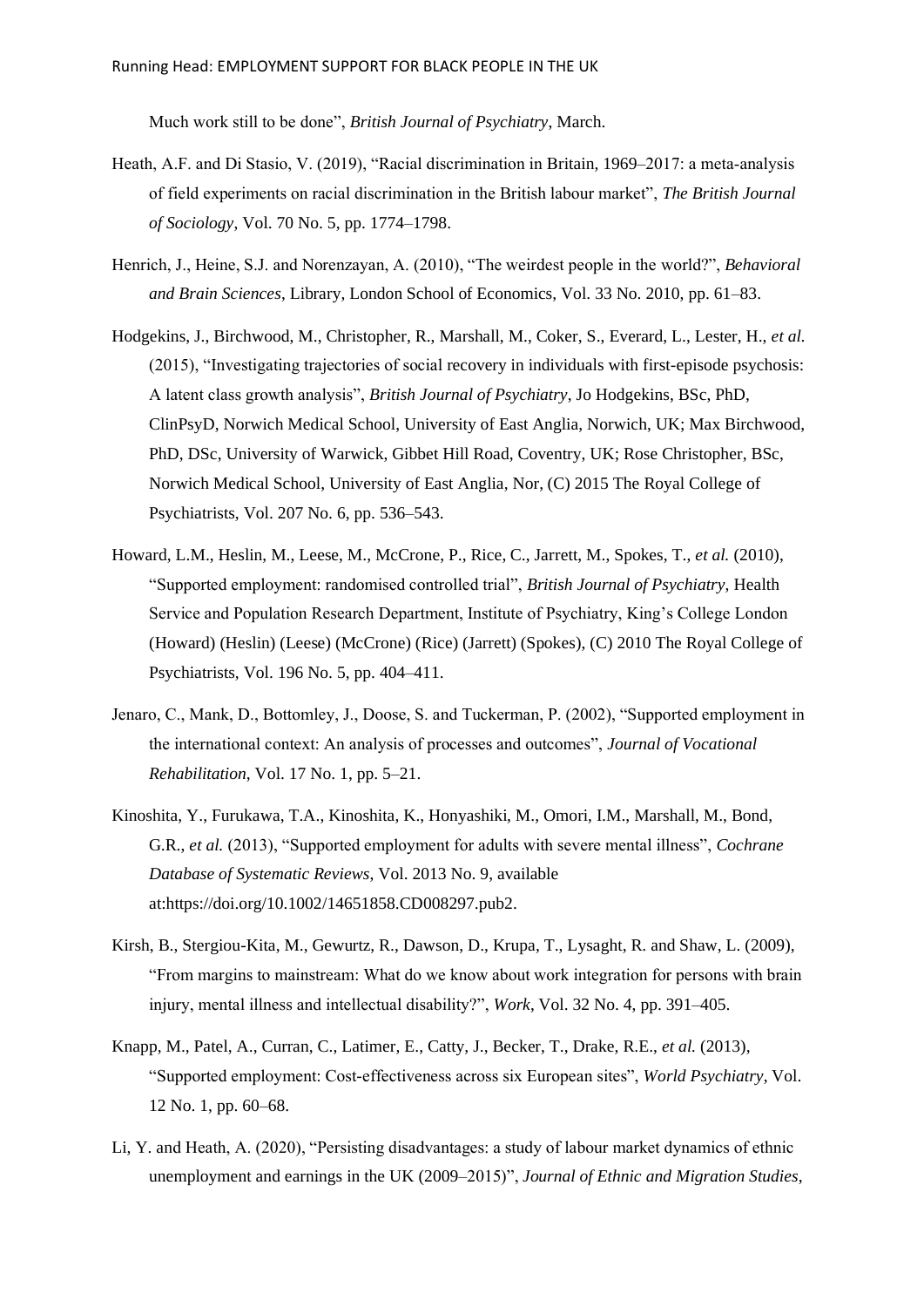Taylor & Francis, Vol. 46 No. 5, pp. 857–878.

- Llosa-Fernández, J.A., Menéndez-Espina, S., Agulló-Tomás, E. and Rodríguez-Suárez, J. (2018), "Incertidumbre laboral y salud mental: una revisión meta-analítica de las consecuencias del trabajo precario en trastornos mentales", *Anales de Psicología*, Vol. 34 No. 2, p. 211.
- Luciano, A., Drake, R.E., Bond, G.R., Becker, D.R., Carpenter-Song, E., Lord, S., Swarbrick, P., *et al.* (2014), "Evidence-based supported employment for people with severe mental illness: Past, current, and future research", *Journal of Vocational Rehabilitation*, Vol. 40 No. 1, pp. 1–13.
- Marmot, M., Ferrie, J., Newman, K. and Stansfeld, S. (2001), "The contribution of job insecurity to socio-economic inequalities", *Economic and Social Reseach Council*, Vol. May, pp. 0–4.
- Marwaha, S., Johnson, S., Bebbington, P., Stafford, M., Angermeyer, M.C., Brugha, T., Azorin, J.- M., *et al.* (2007), "Rates and correlates of employment in people with schizophrenia in the UK, France and Germany", *British Journal of Psychiatry*, Vol. 191 No. 1, pp. 30–37.
- McKay, C., Nugent, K.L., Johnsen, M., Eaton, W.W. and Lidz, C.W. (2018), "A Systematic Review of Evidence for the Clubhouse Model of Psychosocial Rehabilitation", *Administration and Policy in Mental Health and Mental Health Services Research*, Springer US, Vol. 45 No. 1, pp. 28–47.
- Modini, M., Tan, L., Brinchmann, B., Wang, M.-J.J., Killackey, E., Glozier, N., Mykletun, A., *et al.* (2016), "Supported employment for people with severe mental illness: Systematic review and meta-analysis of the international evidence", *British Journal of Psychiatry*, Vol. 209 No. 1, pp. 14–22.
- Perkins, R., Patel, R., Willett, A., Chisholm, L. and Rinaldi, M. (2021), "Individual placement and support: cross-sectional study of equality of access and outcome for Black, Asian and minority ethnic communities", *BJPsych Bulletin*, pp. 1–6.
- Powell, J. (2008), "Structural Racism: Building upon the Insights of John Calmore", *North Carolina Law Review*, Vol. 86 No. 3, p. 791.
- Qureshi, K., Salway, S., Chowbey, P. and Platt, L. (2014), "Long-term ill health and the social embeddedness of work: a study in a post-industrial, multi-ethnic locality in the UK", *Sociology of Health & Illness*, (1)Institute of Social and Cultural Anthropology, University of Oxford, Oxford, UK, Copyright (C) 2014 Blackwell Publishing Ltd., Vol. 36 No. 7, pp. 955–969.
- Rinaldi, M. and Perkins, R. (2007), "Implementing evidence-based supported employment", *Psychiatric Bulletin*, Vol. 31 No. 7, pp. 244–249.

Rizzo, D.C. (2002), "With a little help from my friends: Supported self-employment for people with